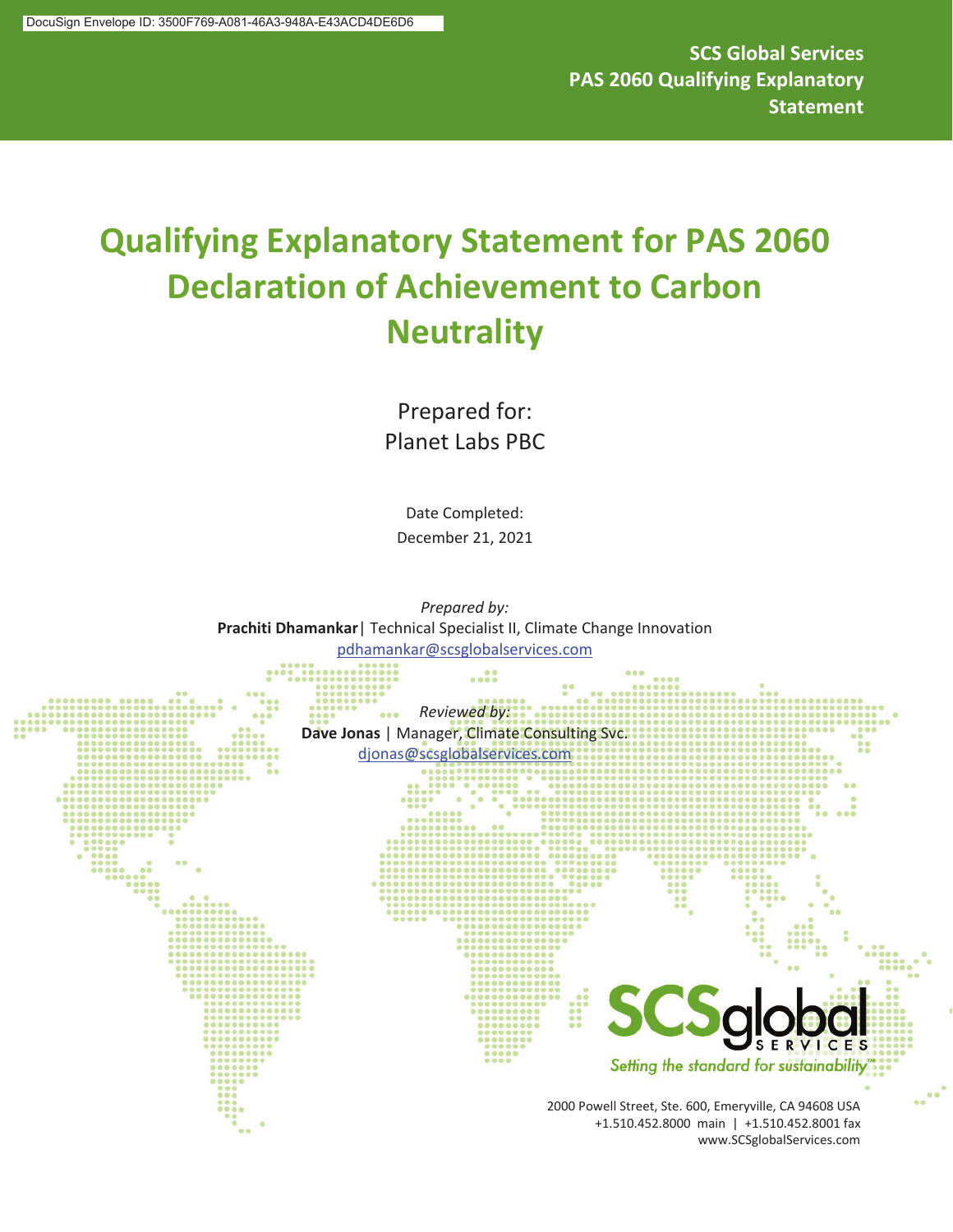

Declaration of Achievement of Carbon Neutrality| CONFIDENTIAL

# **Table of Contents**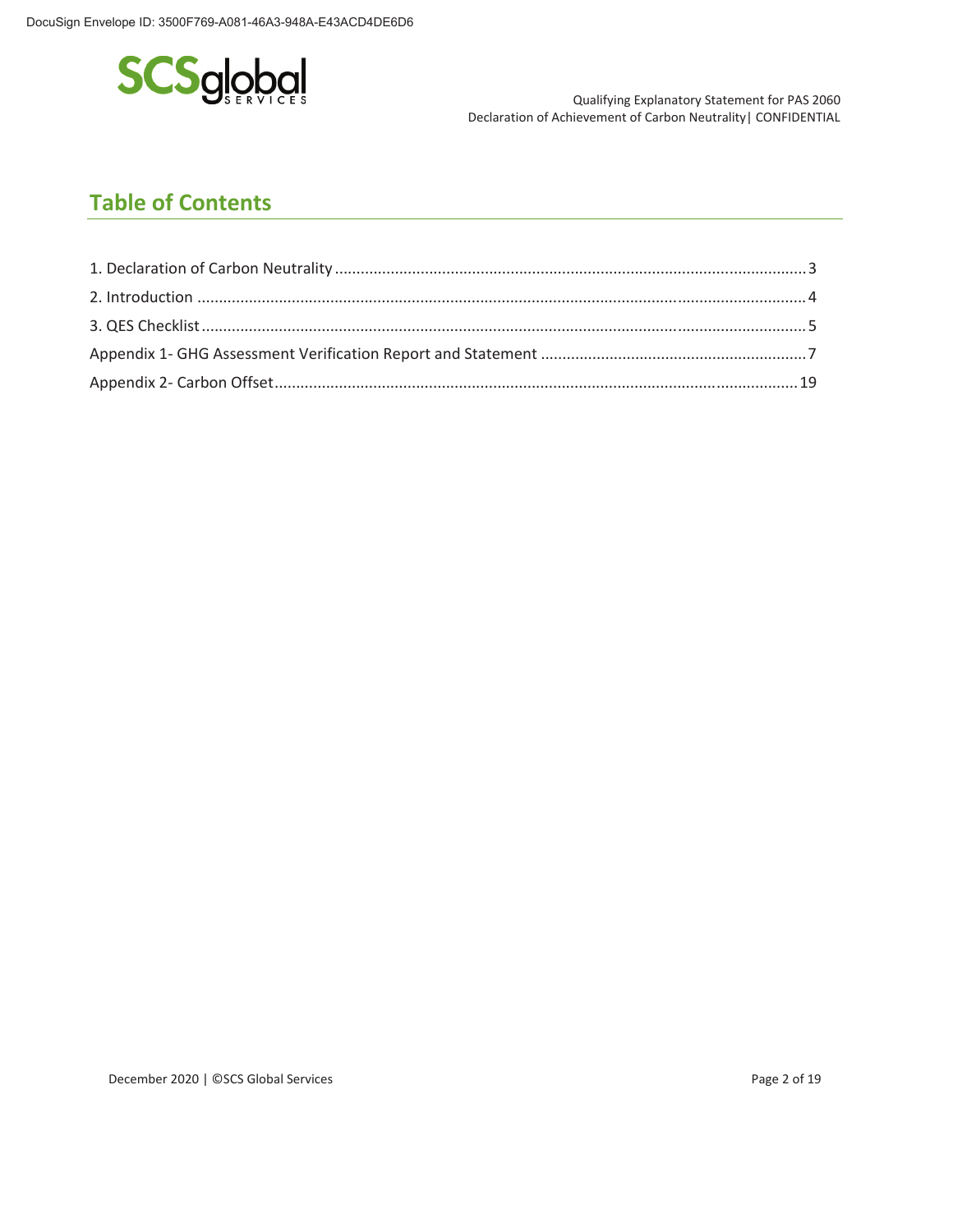

# **1. Declaration of Carbon Neutrality**

"Carbon neutrality of Scope 1, Scope 2 and Scope 3 emissions **achieved** by Planet Labs PBC in accordance with PAS 2060 at 23<sup>st</sup> December 2021 for the period commencing 1<sup>st</sup> January 2020 to 31<sup>st</sup> December 2020, SCS Global Services certified."

| PAS 2060: 2014 Other Party Validation Requirement          | <b>Response</b>                                      |  |
|------------------------------------------------------------|------------------------------------------------------|--|
| Entity making declaration:                                 | Planet Labs PBC ("Planet")                           |  |
| Subject of PAS 2060 declaration:                           | Scope 1, Scope 2 and all applicable Scope 3 GHG      |  |
|                                                            | emissions including Purchased Goods and Services,    |  |
|                                                            | Capital Goods, Fuel and Energy Related Activities,   |  |
|                                                            | Downstream Transportation, Waste Generated in        |  |
|                                                            | Operations, Business Travel, and Employee Commute.   |  |
|                                                            | Planet Labs PBC manufactures and launches micro-     |  |
|                                                            | satellites, which provide regularly updated remote   |  |
|                                                            | monitoring imagery around the world. Although        |  |
|                                                            | Planet does not own any facilities, it retains       |  |
|                                                            | operational control over its satellite assembly,     |  |
|                                                            | maintenance and launch activities, and therefore     |  |
|                                                            | accounts for 100% of GHG emissions using the         |  |
| Description of Subject:                                    | operational control approach.                        |  |
|                                                            | The scope and subject of this PAS2060 includes all   |  |
|                                                            | emissions based on the operational control principle |  |
|                                                            | defined in the WBCSD / WRI GHG Protocol -            |  |
| Rationale for selection of the subject:                    | Corporate Standard.                                  |  |
| What type of conformity assessment has been<br>undertaken? | Other party validation                               |  |
| Baseline period for PAS 2060: 2014 program:                | 1st January 2020-31st December 2020                  |  |
| Achievement date:                                          | December 23, 2021                                    |  |
| <b>Standard for Assessment of GHG emissions</b>            | <b>GHG Protocol Corporate Standard</b>               |  |
| Justification for Assessment Method                        | The methodology meets PAS 2060 requirements          |  |
| Senior Representative Signature and Date                   | Ashley Johnson<br>22 December 2021                   |  |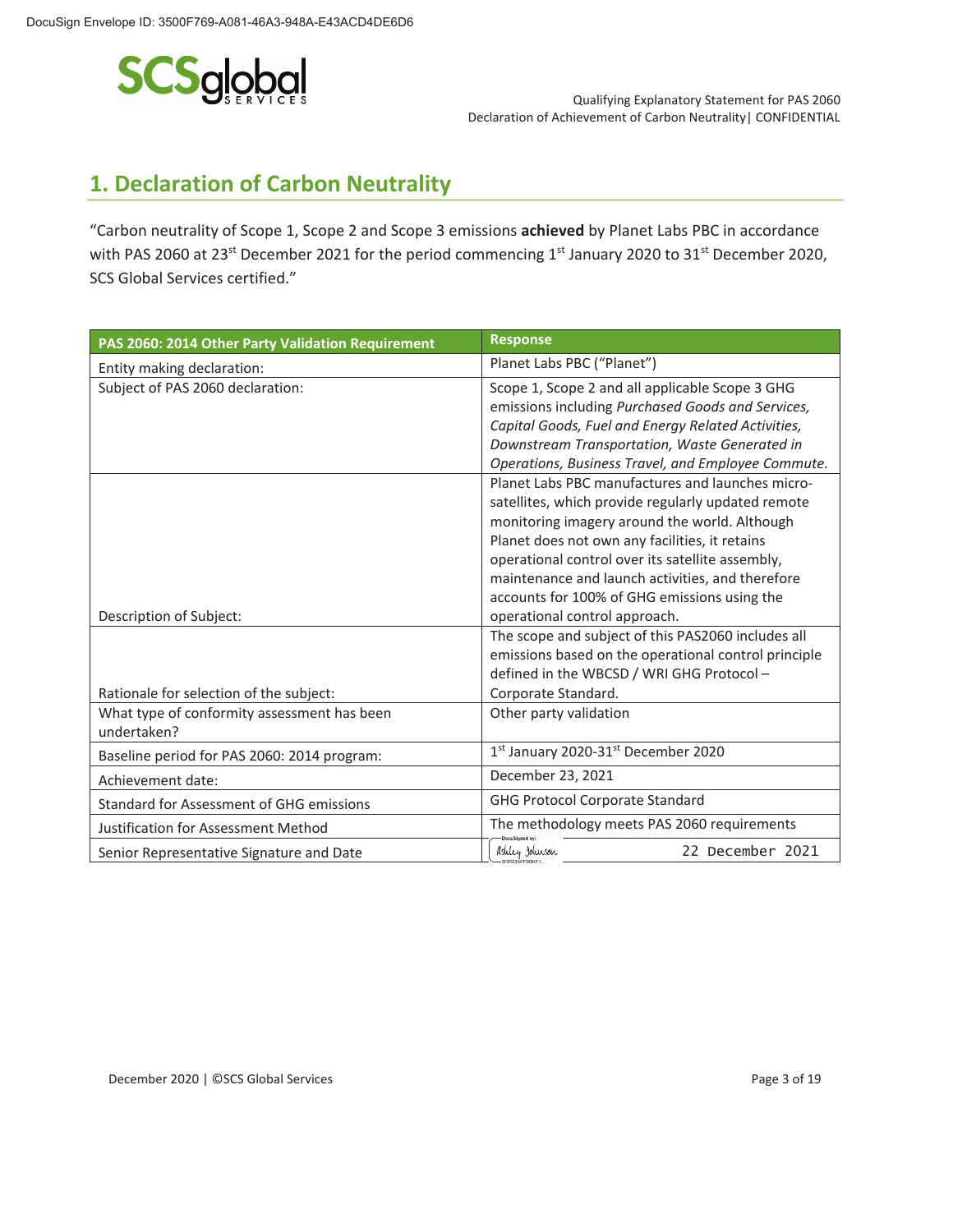

## **2. Introduction**

This document forms the Qualifying Explanatory Statement (QES) that supports the Declaration of Achievement of carbon neutrality for Planet Labs PBC in conformance with PAS 2060: 2014 other party validation requirements. Planet Labs PBC has quantified their GHG emissions (Scope 1, 2 and relevant Scope 3 categories) for calendar year 2020 (See Table 1) in accordance with the WRI GHG Protocol, a GHG assessment standard approved by PAS 2060: 2014. It is to be noted that 2020 is the first application period<sup>1</sup> for Planet Labs PBC, which enables entities to declare their achievement of carbon neutrality solely based on offsetting. Credits amounting to a total of 3,482 metric tons CO<sub>2</sub>e were purchased by Planet Labs PBC from Pachama for offsetting Scope 1, 2 and 3 emissions for calendar year 2020. These offsets purchased were verified according to the Verifeid Carbon Standard and satisfy all the requirements of PAS 2060: 2014.

| <b>Emissions Category</b>                              | <b>GHG</b><br><b>Emissions</b><br>(MTCO <sub>2</sub> e) |
|--------------------------------------------------------|---------------------------------------------------------|
| <b>Total Scope 1</b>                                   | 20                                                      |
| <b>Total Scope 2</b>                                   | 354                                                     |
| <b>Total Scope 3</b>                                   | 3255                                                    |
| Category 1: Purchased goods and services               | 1,992                                                   |
| Category 2: Capital goods                              | 123                                                     |
| Category 3: Fuel and energy-related activities         | 229                                                     |
| Category 5: Waste generated in operations              | 53                                                      |
| Category 6: Business travel                            | 512                                                     |
| Category 7: Employee commuting                         | 49                                                      |
| Category 9: Downstream transportation and distribution | 150                                                     |
| Total All Scopes (Scope 1, 2 and 3)                    | 3,482                                                   |

**Table 1.** 2020 GHG inventory results for Planet Labs PBC.

 $1$  First application period is the period of time between the baseline date and the first qualifying date, for which a declaration in respect of carbon neutrality is made.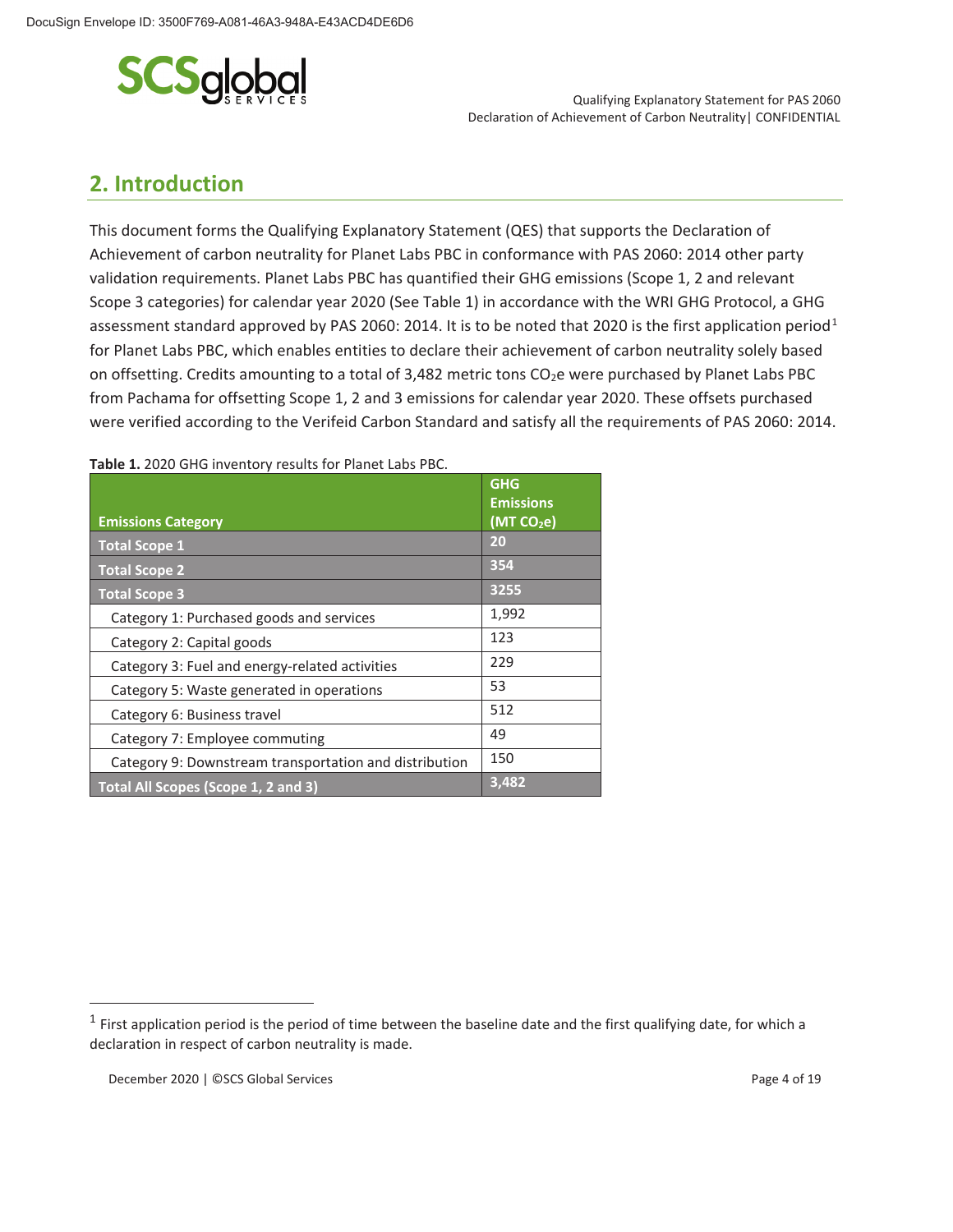

# **3. QES Checklist**

In accordance with PAS 2060: 2014 requirements, the QES checklist to support declaration of achievement of carbon neutrality is provided in the table below.

| Table 2. Checklist for QES supporting declaration of achievement to carbon neutrality (based on Table B.2 of the PAS |
|----------------------------------------------------------------------------------------------------------------------|
| 2060: 2014).                                                                                                         |

| <b>QES Checklist Requirements</b>                                                                                                   | <b>Response</b>                                                   |  |
|-------------------------------------------------------------------------------------------------------------------------------------|-------------------------------------------------------------------|--|
| 1) Define standard and methodology use to determine its GHG emissions                                                               | PAS 2060: 2014 other party                                        |  |
| reduction.                                                                                                                          | validation                                                        |  |
| 2) Confirm that the methodology used was applied in accordance with its                                                             | Section 3, 4 and 5 in Appendix 1                                  |  |
| provisions and the principles set out in PAS 2060 were met.                                                                         |                                                                   |  |
| 3) Provide justification for the selection of the methodologies chosen to                                                           | Section 4 in Appendix 1; Appendix                                 |  |
| quantify reductions in the carbon footprint, including all assumptions and                                                          | 2.                                                                |  |
| calculations made and any assessments of uncertainty.                                                                               |                                                                   |  |
| 4) Describe the means by which reductions have been achieved and any                                                                | Option 3-Declaration of                                           |  |
| applicable assumptions or justifications.                                                                                           | Achievement of carbon neutrality                                  |  |
|                                                                                                                                     | for the first application period<br>(calendar year 2020) based on |  |
|                                                                                                                                     | 100% offsetting.                                                  |  |
| 5) Ensure that there has been no change to the definition of the subject.                                                           | Section 3 in Appendix 1                                           |  |
|                                                                                                                                     |                                                                   |  |
| 6) Describe the actual reductions achieved in absolute and intensity terms<br>and as a percentage of the original carbon footprint. | Not applicable                                                    |  |
| 7) State the baseline/qualification date.                                                                                           | Section 1 page 3                                                  |  |
|                                                                                                                                     |                                                                   |  |
| 8) Record the percentage economic growth rate for the given application                                                             | Not applicable                                                    |  |
| period used as a threshold for recognizing reductions in intensity terms.                                                           |                                                                   |  |
| 9) Provide an explanation for circumstances where a GHG reduction in                                                                | Not applicable                                                    |  |
| intensity terms is accompanied by an increase in absolute terms for the                                                             |                                                                   |  |
| determined subject.<br>10) Select and document the standard and methodology used to achieve                                         | Appendix 1, Section 6                                             |  |
| carbon offset.                                                                                                                      |                                                                   |  |
| 11) Confirm that:                                                                                                                   |                                                                   |  |
| a) Offsets generated or allowance credits surrendered represent genuine,                                                            | Appendix 2                                                        |  |
| additional GHG emission reductions elsewhere.                                                                                       |                                                                   |  |
| b) Projects involved in delivering offsets meet the criteria of additionality,                                                      | Appendix 2                                                        |  |
| permanence, leakage and double counting. (See the WRI Greenhouse Gas                                                                |                                                                   |  |
| Protocol for definitions of additionality, permanence, leakage and double                                                           |                                                                   |  |
| counting).                                                                                                                          |                                                                   |  |
| c) Carbon offsets are verified by an independent third party verifier.                                                              | Appendix 2                                                        |  |
| d) Credits from Carbon offset projects are only issued after the emission                                                           | Appendix 2                                                        |  |
| reduction has taken place.                                                                                                          |                                                                   |  |
| e) Credits from Carbon offset projects are retired within 12 months from the<br>date of the declaration of achievement.             | Appendix 2                                                        |  |

December 2020 | ©SCS Global Services **Page 5 of 19** and 2011 12:00 Page 5 of 19 and 2012 12:00 Page 5 of 19 and 2012 12:00 Page 5 of 19 and 2012 12:00 Page 5 of 19 and 2012 12:00 Page 5 of 19 and 2012 12:00 Page 5 of 19 an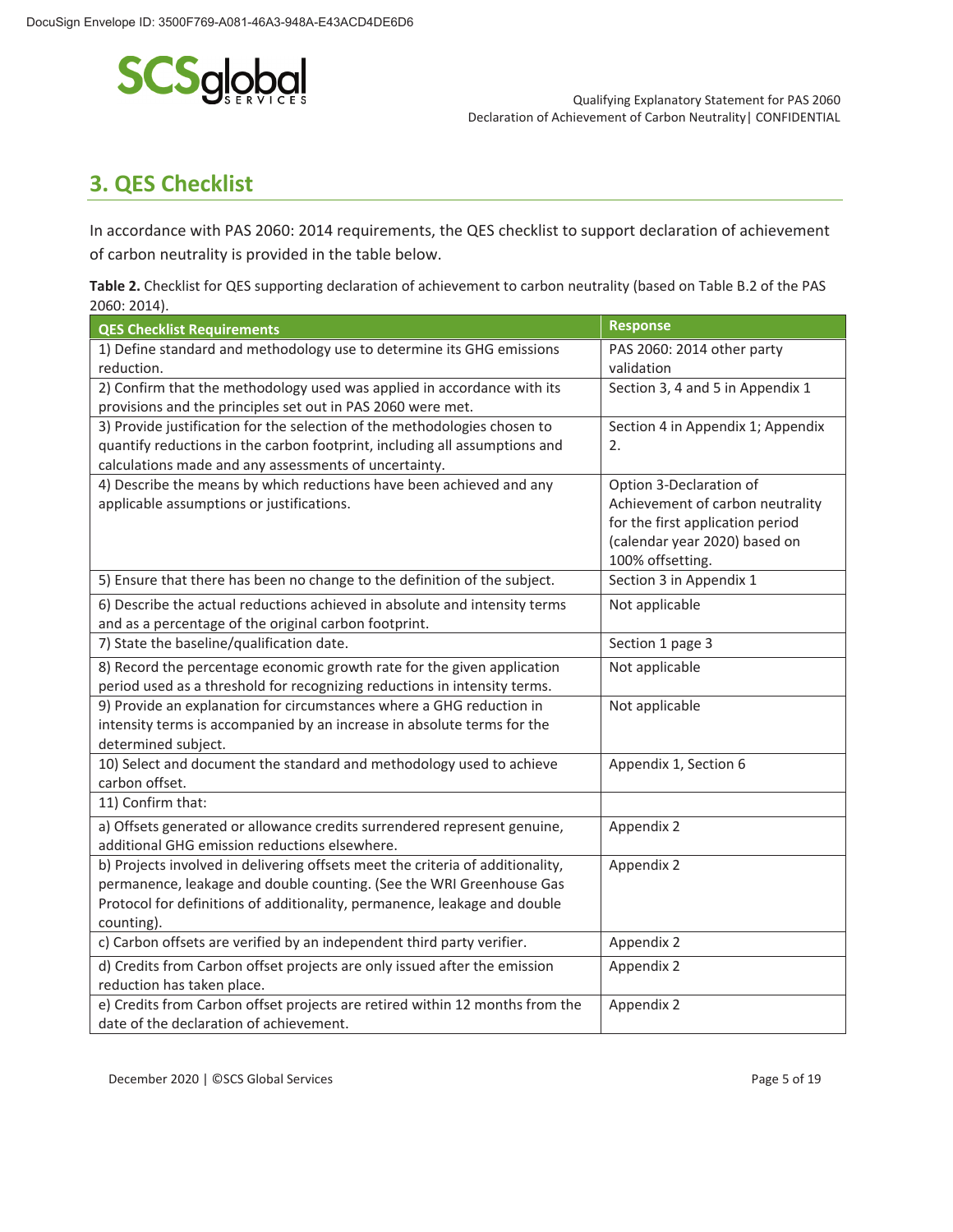

| <b>QES Checklist Requirements</b>                                                                                                                                                                                                                          | <b>Response</b>                                                                |  |
|------------------------------------------------------------------------------------------------------------------------------------------------------------------------------------------------------------------------------------------------------------|--------------------------------------------------------------------------------|--|
| f) Provision for event related option of 36 months to be added here.                                                                                                                                                                                       | Not applicable                                                                 |  |
| g) Credits from Carbon offset projects are supported by publically available<br>project documentation on a registry which shall provide information about<br>the offset project, quantification methodology and validation and verification<br>procedures. | Appendix 2                                                                     |  |
| h) Credits from Carbon offset projects are stored and retired in an<br>independent and credible registry.                                                                                                                                                  | Appendix 2                                                                     |  |
| 12) Document the quantity of GHG emissions credits and the type and nature<br>of credits actually purchased including the number and type of credits used<br>and the time period over which credits were generated including:                              |                                                                                |  |
| a) Which GHG emissions have been offset.                                                                                                                                                                                                                   | Section 2                                                                      |  |
| b) The actual amount of carbon offset.                                                                                                                                                                                                                     | Section 2                                                                      |  |
| c) The type of credits and projects involved.                                                                                                                                                                                                              | Appendix 2 Section 6                                                           |  |
| d) The number and type of carbon credits used and the time period over<br>which the credits have been generated.                                                                                                                                           | Appendix 2 Sectino 6                                                           |  |
| e) For events, a rationale to support any retirement of credits in excess of 12<br>months including details of any legacy emission savings, taken into account.                                                                                            | Not Applicable                                                                 |  |
| f) Information regarding the retirement/cancellation of carbon credits to<br>prevent their use by others including a link to the registry or equivalent<br>publicly available record, where the credit has been retired.                                   | Appendix 2                                                                     |  |
| 13) Specify the type of conformity assessment:                                                                                                                                                                                                             |                                                                                |  |
| a) Independent third party certification; b) other party validation; c) self-<br>validation.                                                                                                                                                               | Other party validation                                                         |  |
| 14) Include statements of validation where declarations of achievement of<br>carbon neutrality are validated by a third party certifier or second party<br>organizations.                                                                                  | Section 1. Declaration of Carbon<br>Neutrality                                 |  |
| 15) Date the QES and have it signed by the senior representative of the entity<br>concerned.                                                                                                                                                               | Section 1. Declaration of Carbon<br>Neutrality                                 |  |
| 16) Make QES publicly available and provide a reference to any freely<br>accessible information upon which substantiation depends (e.g. via websites).                                                                                                     | Final QES to be made publicly<br>available via the Planet Labs PBC<br>website. |  |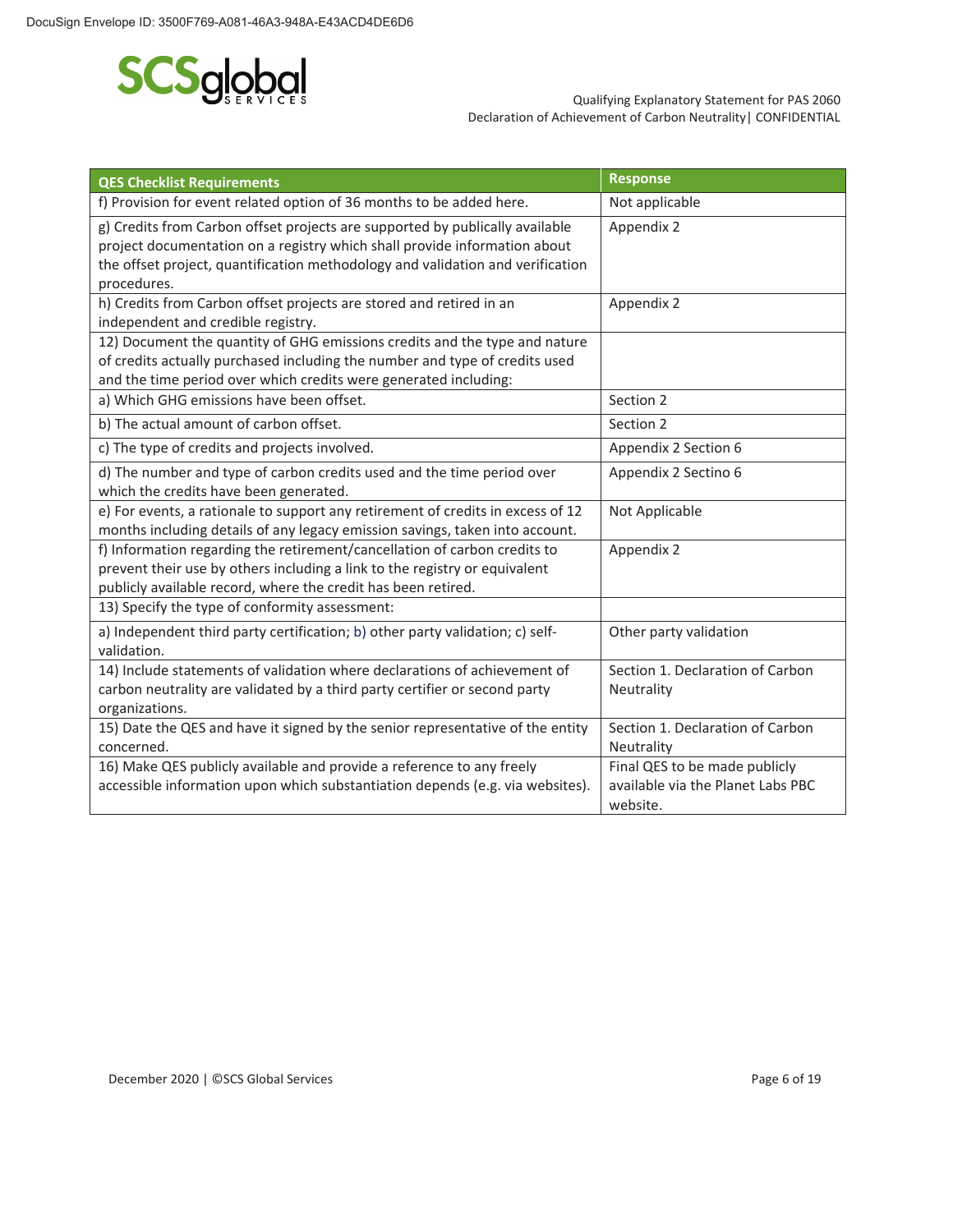# **Appendix 1- GHG Assessment Verification Report and Statement**

# **Planet 2020 GHG Assessment Verification Report and Statement**

Prepared for: Planet Labs PBC

 Date Completed: December 21, 2021



+1.510.452.8000 main | +1.510.452.8001 fax www.SCSglobalServices.com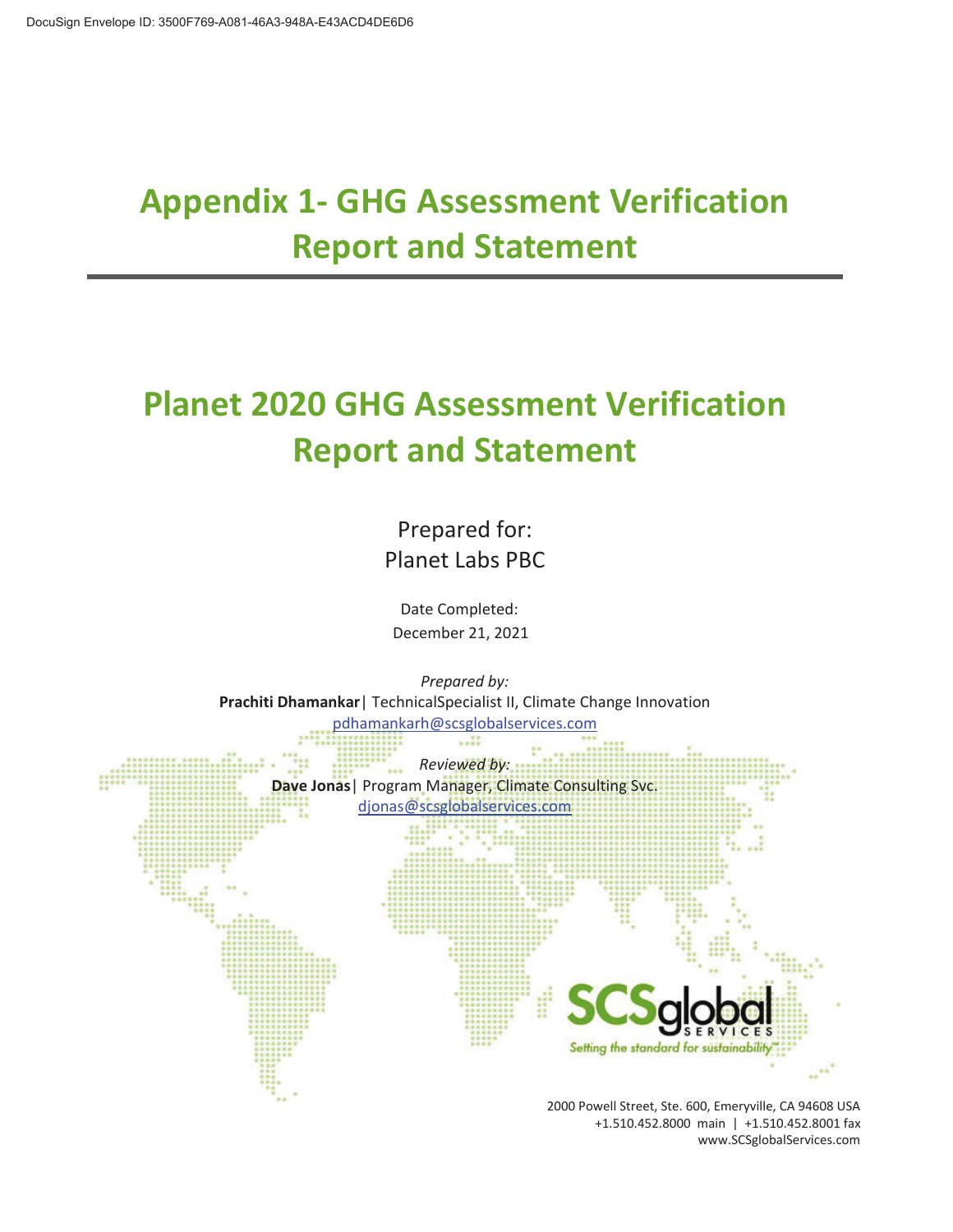

Appendix 1- GHG Assessment Verification Report and Statement | CONFIDENTIAL

# **Table of Contents**

| Qualifying Explanatory Statement for PAS 2060 Declaration of Achievement to Carbon Neutrality  1 |  |
|--------------------------------------------------------------------------------------------------|--|
|                                                                                                  |  |
|                                                                                                  |  |
|                                                                                                  |  |
|                                                                                                  |  |
|                                                                                                  |  |
|                                                                                                  |  |
|                                                                                                  |  |
|                                                                                                  |  |
|                                                                                                  |  |
|                                                                                                  |  |
|                                                                                                  |  |
|                                                                                                  |  |
|                                                                                                  |  |
|                                                                                                  |  |
|                                                                                                  |  |
|                                                                                                  |  |
|                                                                                                  |  |
|                                                                                                  |  |
|                                                                                                  |  |
|                                                                                                  |  |
|                                                                                                  |  |
|                                                                                                  |  |
|                                                                                                  |  |
|                                                                                                  |  |
|                                                                                                  |  |
|                                                                                                  |  |
|                                                                                                  |  |
|                                                                                                  |  |
|                                                                                                  |  |
|                                                                                                  |  |
|                                                                                                  |  |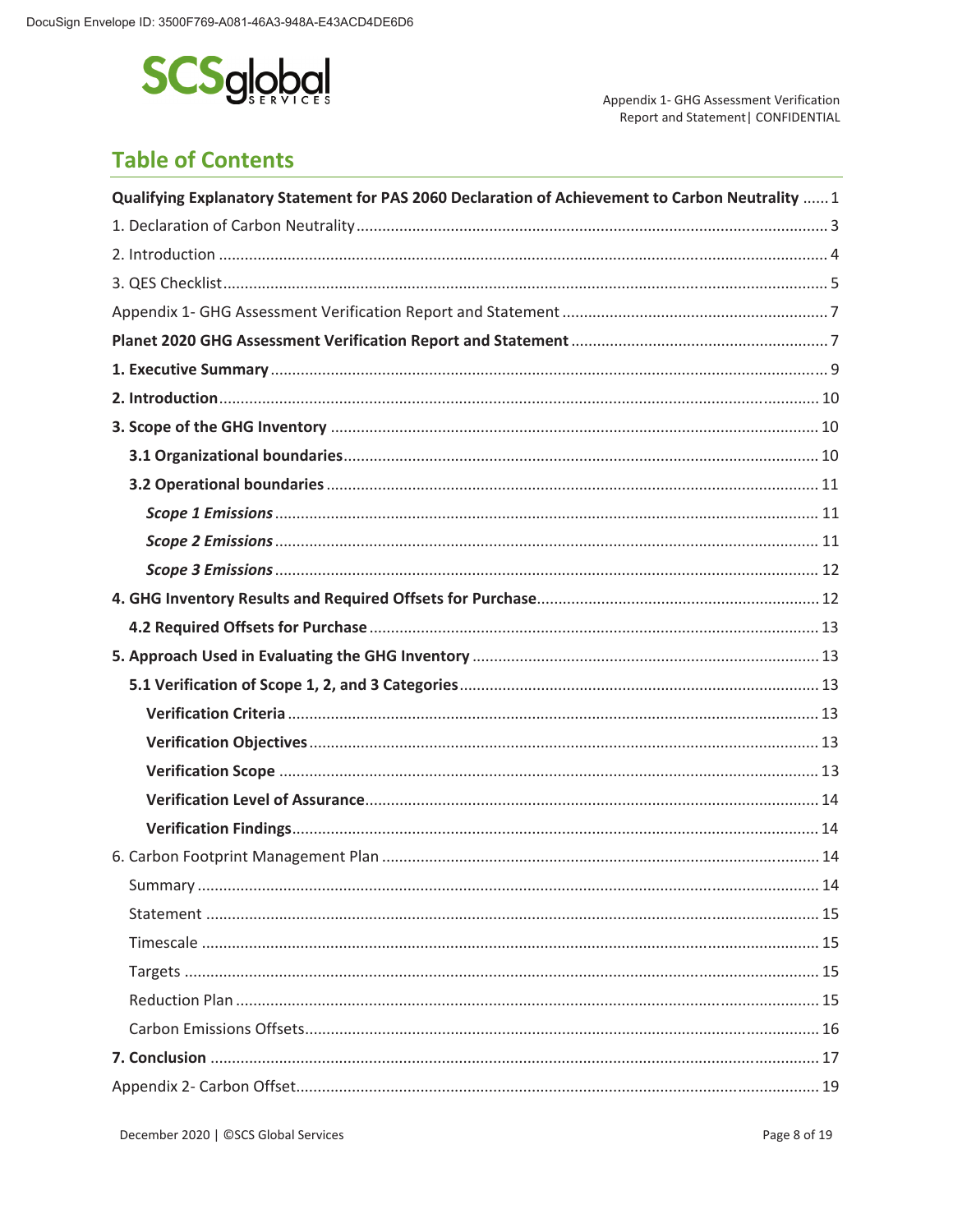

## **1. Executive Summary**

Report and Statement| CONFIDENTIAL

Planet Labs PBC manufactures and launches micro-satellites, which provide regularly updated remote monitoring imagery around the world. As part of its commitment to environmental responsibility and climate protection, Planet began evaluating its corporate GHG Inventory in 2016, and committed to become carbon neutral across its 2016 GHG emissions.

Now, Planet has contracted SCS to certify its operations as carbon neutral for 2020 against the widely recognized PAS 2060 standard<sup>2</sup>. As part of this process, SCS evaluated Planet's GHG inventory related to scopes 1, 2 and scope 3 categories including *Purchased Goods and Services*, *Capital Goods*, *Fuel and Energy Related Activities*, *Business Travel, Employee Commuting, Waste Generated, Downstream Transportation and Distribution*, and verified the GHG Inventory. SCS completed this GHG Inventory evaluation and verification based on the requirements of the WRI standard.

SCS found that the main source category of GHGs for Planet Labs PBC is Scope 3 categories purchased goods and services, business travel, and scope 2: purchased electricity. The total 2020 GHG inventory for Planet Labs PBC is 3,482 metric tons CO<sub>2</sub>e. To achieve carbon neutrality, Planet will need to purchase 3,482 tons of verified and retired carbon offsets.

<sup>&</sup>lt;sup>2</sup> PAS 2060:2014 Specification for the demonstration of carbon neutrality. British Standards Institute.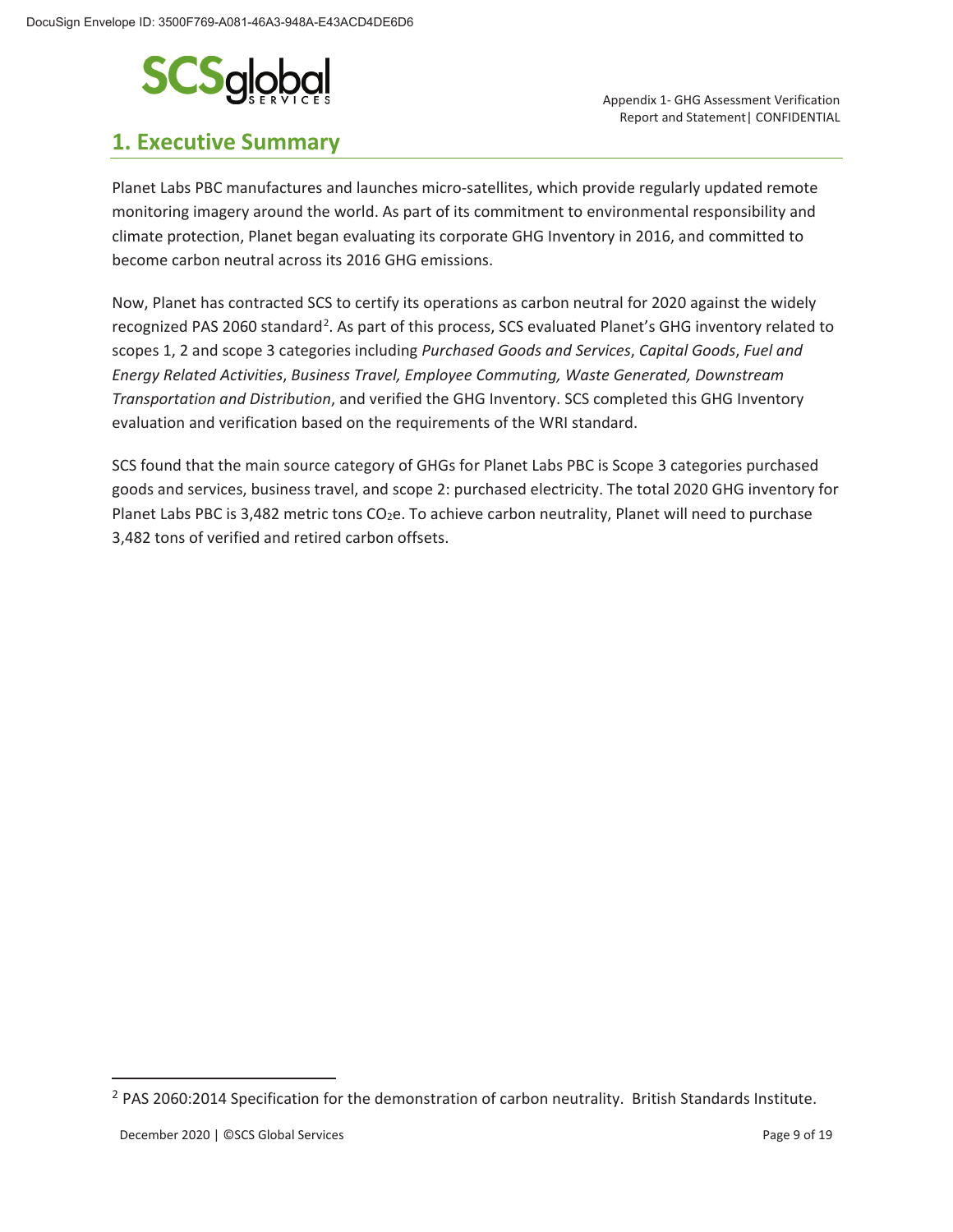

## **2. Introduction**

 Appendix 1- GHG Assessment Verification Report and Statement| CONFIDENTIAL

Planet Labs PBC manufactures and launches micro-satellites, which provide regularly updated remote monitoring imagery around the world. As part of its commitment to environmental responsibility and climate protection, Planet is evaluating its corporate GHG Inventory for 2020, and committing to become carbon neutral across its 2020 GHG emissions.

As part of this process, Planet contracted SCS Global Services (SCS) to certify its operations as carbon neutral for 2020 against the widely recognized PAS 2060 standard. As part of this process, SCS evaluated Planet's GHG inventory related to scopes 1, 2 and scope 3 categories including *Purchased Goods and Services*, *Capital Goods*, *Fuel and Energy Related Activities*, *Business Travel, Employee Commuting, Waste Generated, Downstream Transportation and Distribution*, and verified the GHG Inventory. SCS completed this GHG Inventory evaluation and verification based on the requirements of the WRI standard. This is the first step in the process to become carbon neutral, as Planet then plans to purchase enough verified carbon offsets to fully neutralize the total GHGs associated with its 2020 activities.

This report describes the approach used by SCS to verify and evaluate Planet's 2020 GHG inventory.

## **3. Scope of the GHG Inventory**

The scope of the study is set by the organizational and operational boundaries defined by the GHG Protocol<sup>3</sup>and identifies the business operations and emission sources to be included in the GHG inventory assessment. The following sections provide further detail on elements included in the scope of this study.

## **3.1 Organizational boundaries**

Organizational boundaries determine which operations will be included in the GHG inventory. The operational control approach was selected as the consolidation approach to set an organizational boundary for this assessment. Although Planet does not own any facilities, it retains operational control over its satellite assembly, maintenance and launch activities, and therefore accounts for 100% of GHG emissions using the operational control approach. The facilities included in the assessment included:

- Planet's Headquarters located in San Francisco, California
- Planet's additional 2 offices located in Washington D.C. and Berlin.

<sup>&</sup>lt;sup>3</sup> World Business Council for Sustainable Development, and World Resources Institute. The Greenhouse Gas Protocol: a corporate accounting and reporting standard. World Resources Institute (2001).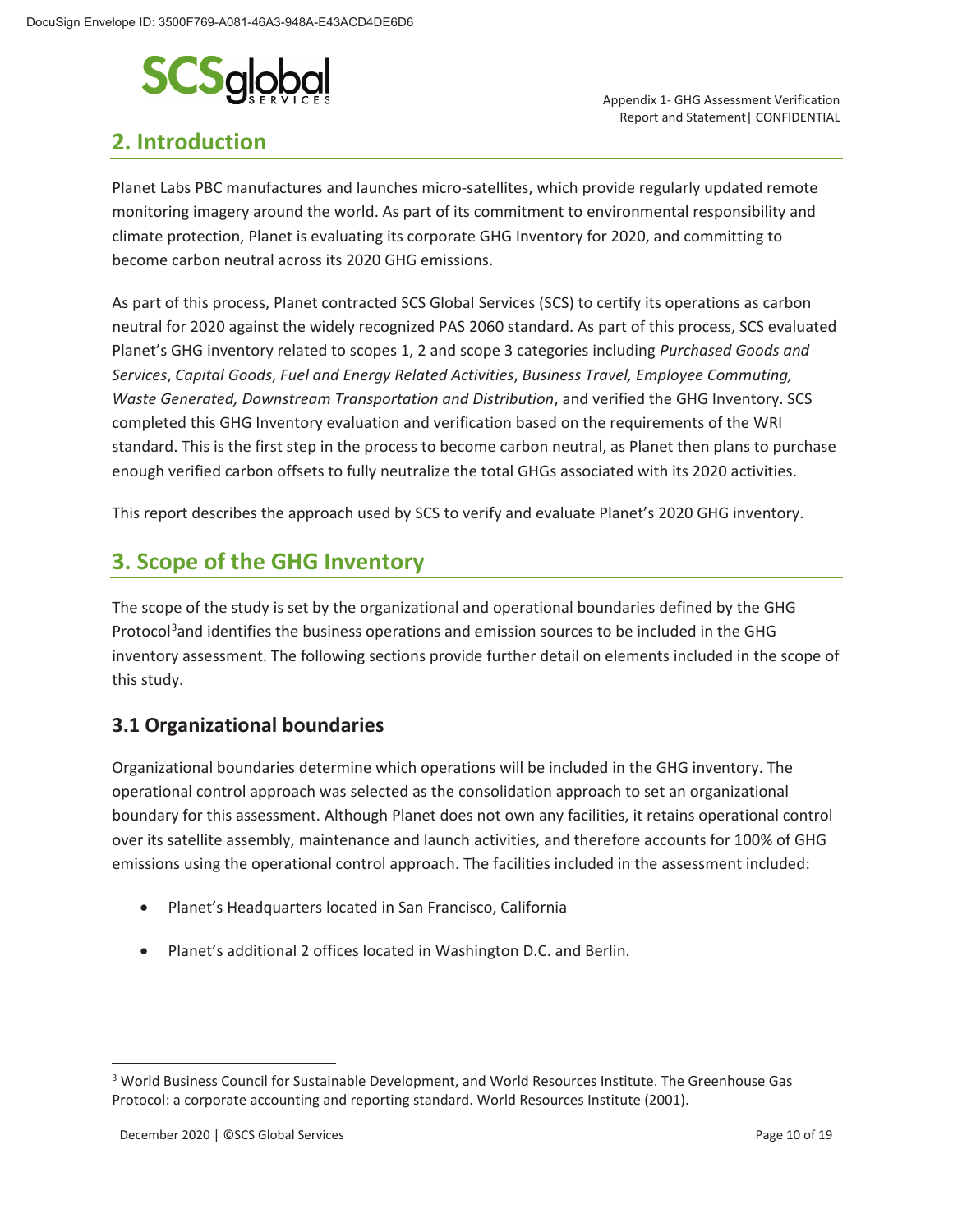

 Appendix 1- GHG Assessment Verification Report and Statement| CONFIDENTIAL

## **3.2 Operational boundaries**

Operational boundaries define the direct and indirect GHG emission sources to be included in the carbon footprint. Emission sources are further classified as 'Scope 1', 'Scope 2', or 'Scope 3' emissions. Scope 1, Scope 2, and Scope 3 emissions were included, which is required for a carbon neutral certification under PAS 2060. Planet does not own any of its facilities, however leased facilities were included in the Scope 1 and Scope 2 assessment. Planet additionally purchases many different components for use in its satellites, which are assembled at the facilities it operates. Emissions from producers of these components were included in the Scope 3 assessment. Using this approach, the GHG inventory includes emissions from the sources included in the table below.

**Table 1.** Scope categories (defined according to the GHG Protocol) included in Planet's 2020 GHG inventory.

| Scope 1                                                |
|--------------------------------------------------------|
| Satellite Launches                                     |
| Scope 2                                                |
| Purchased electricity at leased offices/facilities     |
| Scope 3                                                |
| Category 1: Purchased goods and services               |
| Category 2: Capital Goods                              |
| Category 3: Fuel and energy-related activities         |
| Category 5: Waste Generated in Operations              |
| Category 6: Business travel                            |
| Category 7: Employee commuting                         |
| Category 9: Downstream transportation and distribution |

### *Scope 1 Emissions*

Scope 1 emissions include all the direct GHG emissions from sources under Planet's operational control. Generally, these sources include owned and leased vehicles, as well as natural gas consumption at leased facilities. For Planet, this included emissions resulting from satellite launches that took place during 2020.

#### *Scope 2 Emissions*

Scope 2 emissions are indirect GHG emissions resulting from electricity purchased by the company for use in offices/facilities under Planet's operational control. This study reports all the GHG emissions associated with the generation of purchased electricity for Planet's eight offices listed below.

- San Francisco Headquarters (645 Harrison St. Floor 4, San Francisco, CA 94107)
- Washington D.C.
- **Berlin**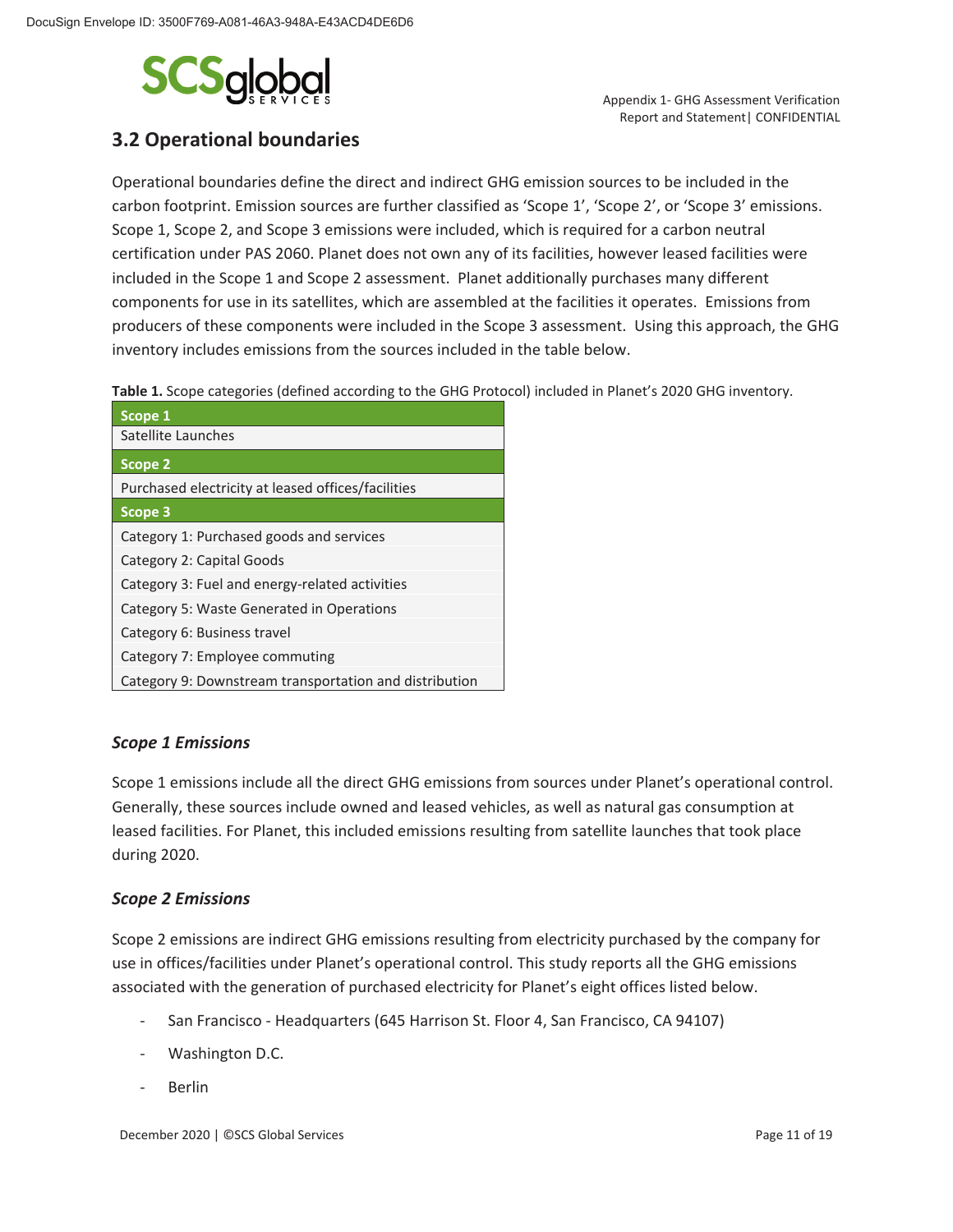

### *Scope 3 Emissions*

 Appendix 1- GHG Assessment Verification Report and Statement| CONFIDENTIAL

The majority of sources in Planet's GHG inventory are Scope 3 sources. Scope 3 sources are all direct and indirect sources outside of Planet's operational control. The Scope 3 sources included in this assessment are:

(a) *Purchased Goods and Services* (includes emissions associated with manufacturing of satellite components and hardware);

(b) *Capital Goods* (includes fixed assets or plant, property, equipment (PP&E))

(c) *Fuel and Energy-Related Activities* (includes emissions associated with production of natural gas and fuel required for launching satellites);

(d) *Employee Commuting*; (commuting from home to office for all employees working in-person)

(e) *Business Travel* (employee air travel, hotel stays);

(f) *Waste Generated in Operations* (waste generated at Planet offices);

(g) *Downstream Transportation and Distribution* (transportation of assembled satellites to customers); and

## **4. GHG Inventory Results and Required Offsets for Purchase**

This assessment includes quantification of all greenhouse gas emissions (CO<sub>2</sub>, CH<sub>4</sub>, N<sub>2</sub>O, SF<sub>6</sub>, HFC, NF<sub>3</sub> and PFCs). Results are converted into metric tons CO<sub>2</sub>e calculated using IPCC 2013 100-year GWP values, as required by WRI and PAS 2060. Table 2 summarizes total Scope 1, Scope 2, and Scope 3 emissions for Planet in 2020.

|                                                        | <b>GHG</b><br><b>Emissions</b> | % of Total |
|--------------------------------------------------------|--------------------------------|------------|
| <b>Emissions Category</b>                              | (MT CO <sub>2</sub> e)         |            |
| <b>Total Scope 1</b>                                   | 20                             | 0.57%      |
| <b>Total Scope 2</b>                                   | 354                            | 10%        |
| <b>Total Scope 3</b>                                   | 3,108                          | 89%        |
| Category 1: Purchased goods and services               | 1,992                          | 57%        |
| Category 2: Capital goods                              | 123                            | 3.5%       |
| Category 3: Fuel and energy-related activities         | 229                            | 6.6%       |
| Category 5: Waste generated in operations              | 53                             | 1.5%       |
| Category 6: Business travel                            | 512                            | 15%        |
| Category 7: Employee commuting                         | 49                             | 1%         |
| Category 9: Downstream transportation and distribution | 150                            | 4%         |
| Total All Scopes (Scope 1, 2 and 3)                    | 3,482                          | 100%       |

**Table 2.** GHG inventory results for 2020 for Planet Labs PBC.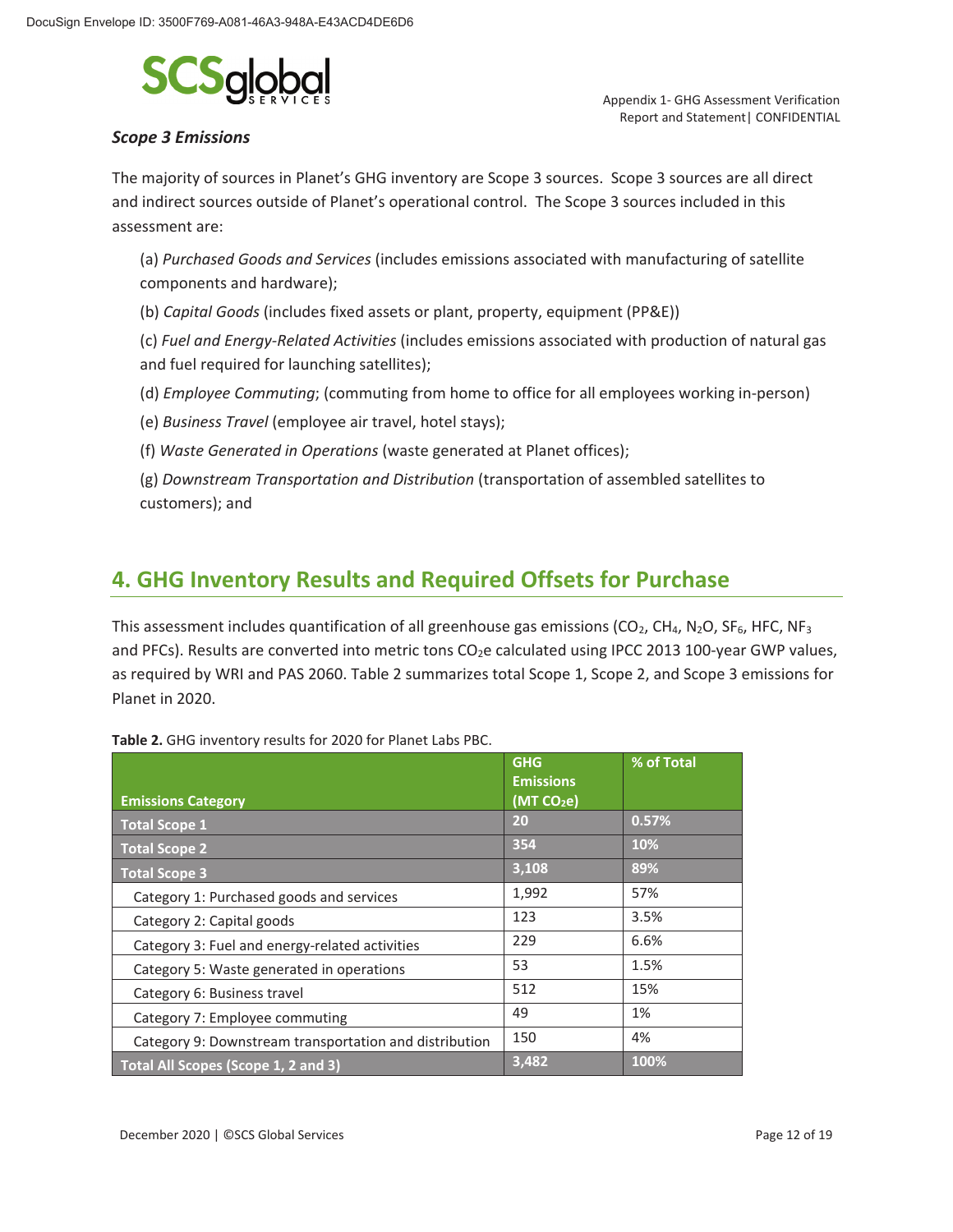

## **4.2 Required Offsets for Purchase**

The total 2020 GHG inventory for Planet Labs PBC is 3,482 metric tons  $CO<sub>2</sub>e$ . To achieve carbon neutrality, Planet will need to purchase 3,482 tons of verified and retired carbon offsets.

## **5. Approach Used in Evaluating the GHG Inventory**

In this evaluation, SCS evaluated and verified the Scope 1, 2 and all relevant Scope 3 categories. The approach used is described below.

## **5.1 Verification of Scope 1, 2, and 3 Categories**

### **Verification Criteria**

SCS verified Scope 1, Scope 2 and all relevant Scope 3 categories (purchased goods and services, capital goods, fuel and energy related activities, waste, employee commute, business travel and downstream transportation and distribution) based on requirements of the following standards:

- World Resources Institute/World Business Council for Sustainable Development's "The Greenhouse Gas Protocol: A Corporate Accounting and Reporting Standard (Revised Edition)" dated March 2004
- Greenhouse Gas Protocol Scope 2 Guidance: An amendment to the GHG Protocol Corporate Standard
- **Corporate Value Chain (Scope 3) Accounting and Reporting Standard: Supplement to the GHG** Protocol Corporate Accounting and Reporting Standard

#### **Verification Objectives**

- **Exaluate to a limited level of assurance whether Planet has accurately measured and reported** GHG emissions (Scope 1, Scope 2 and Scope 3 categories) consistent with The Greenhouse Gas Protocol developed by the World Resources Institute (WRI) and the World Business Council for Sustainable Development (WBCD).
- Evaluate to a limited level of assurance.

#### **Verification Scope**

SCS conducted independent third-party verification services according to the "Objectives" outlined above to provide assurance that Planet's reported GHG inventory is accurate and complete. This project includes the assessment and verification of the inventory GHG emissions for all Scope 1 and 2 emissions,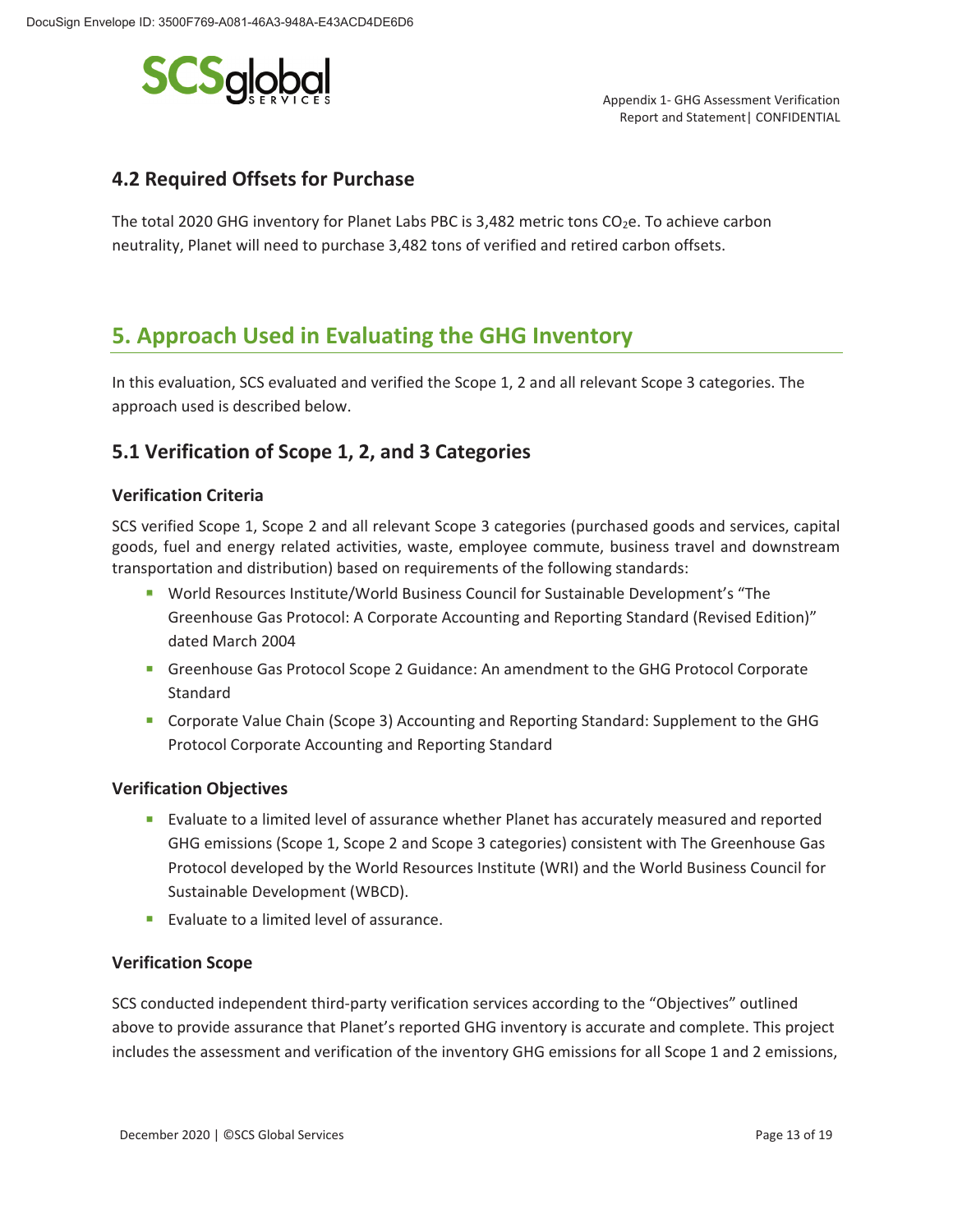

 Appendix 1- GHG Assessment Verification Report and Statement| CONFIDENTIAL

as well as all relevant categories for Scope 3 emissions. The scope of the GHG emissions verification is as follows:

- The organizational and geographical boundaries of the inventory: *Leased offices/facilities globally under Planet's operational control specified in Section 3.2.*
- The GHG sources, sinks and/or reservoirs identified in Table 1.
- Greenhouse gases included in the evaluation are as follows: *All greenhouse gases declared in the Kyoto Protocol* (CO2, CH4, N2O, SF6, HFCs, PFCs), *and NF3 (added after the 1st Kyoto Protocol).*

#### **Verification Level of Assurance**

SCS performed a set of verification activities to obtain the limited level of assurance that the GHG inventory Scope 1, Scope 2 and Scope 3 emissions for calendar year 2020 is materially correct.

#### **Verification Findings**

Planet GHG emissions assessment is in conformance with the WRI GHG Protocol requirements. The company correctly determined organizational boundaries and identified and included all emissions sources in the inventory. The final GHG Inventory meets the WRI GHG Protocol reporting requirements including: the correct use of emissions factors, accurate calculations, and no omissions in Planet's GHG inventory reporting for Scope 1, 2 and 3.

## **6. Carbon Footprint Management Plan**

## Summary

One of the requirements in the PAS 2060:2014 Carbon Neutrality Standard for carbon neutral certification is the Carbon Footprint Management Plan (CFMP). This plan must include targets for GHG reductions and detail the projects that Planet will implement over the next year to show a GHG reduction on an absolute or intensity basis in order to maintain its carbon neutral certification. Planet's total GHG emissions for the 2020 calendar year are 3482 MT CO2e. The three largest sources of emissions are:

- **Scope 3: Purchased goods and services (57% of total emissions)** includes production related goods purchased (e.g. materials, components, and parts), non-production related goods or services purchased (e.g. office furniture, office supplies, IT support, maintenance, repair parts), and upstream transportation (from supplier to the Planet Labs PBC facility location).
- x **Scope 3: Business travel (15% of total emissions)**
- x **Scope 2: Electricity usage** in San Francisco, Berlin, and DC offices **(10% of total emissions)**

The following sections describe the content requirements for a CFMP, per PAS 2060:2014, and outlines Planet's strategy for reducing GHG emissions.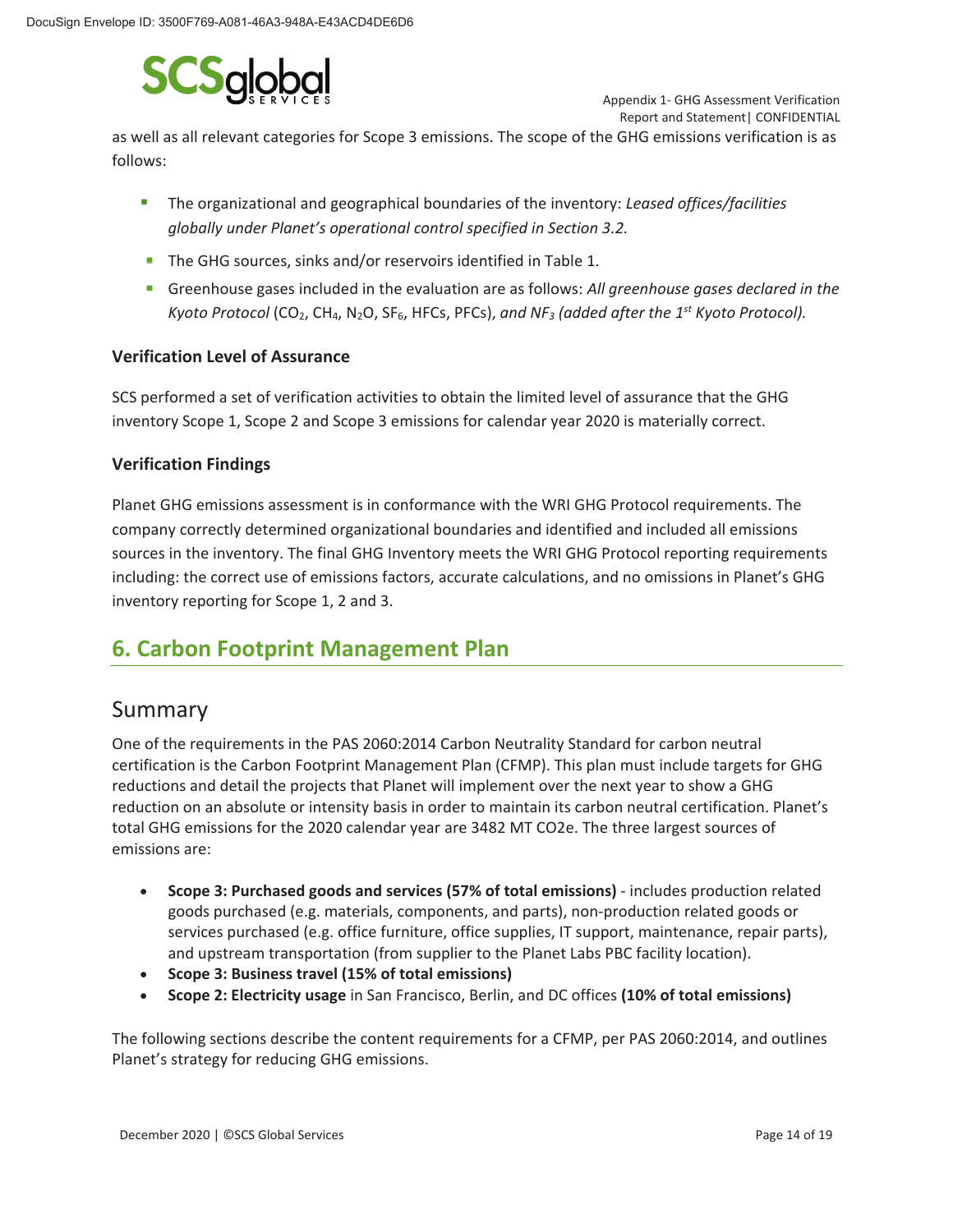

## Statement

 Appendix 1- GHG Assessment Verification Report and Statement| CONFIDENTIAL

Planet commits to reducing operational GHG emissions by utilizing renewable energy options in leased offices, working with travel partners that help reduce carbon emissions, streamlining our shipping for purchased goods and services by reducing the number of shipments and opting for ground transportation. We also commit to maintain carbon neutrality, therefore we will update the CFMP every 12 months.

## Timescale

We will attain carbon neutrality and undergo certification through PAS 2060:2014 after the end of calendar year 2020 (January 1, 2020 - December 31, 2020). This will be considered Planet's baseline emissions. Carbon neutrality will be achieved on 12/23/2021.

## Targets

Planet is a mission-driven company with the goal to use space to help life on earth. This goal extends beyond its products and services to hold true across everything we do by setting the highest ethical business standards and company values to guide our actions and decisions. These values drive our commitment to do good for the world, including minimizing the impact of our activities on climate change. Therefore, we are committed to a carbon intensity (kgCO2e/L) reduction total of 10% across Scope 1, Scope 2, and Scope 3 over the next year by the end of 2022.

## Reduction Plan

Planet plans to deliver on its commitments to ensure we base our decisions on the latest science-based data and continually seek new and innovative ways to reduce our carbon footprint. Our planned actions for reducing our carbon footprint include:

- **Scope 3: Purchased goods and services** represent 57% of our quantified carbon footprint and we plan to meet our target to reduce these emissions by 3%.
	- $\circ$  Our Manufacturing and Procurement teams will reduce the number of shipments by requesting supplies be sent in fewer packages and choose ground over air transportation for shipping supplies to the San Francisco facility.
- **Scope 3: Business travel** represents 15% of our quantified carbon footprint and we plan to meet our target to reduce business travel emissions by 3%. The impact of the COVID-19 pandemic and the associated travel restrictions has meant that for most of 2020 our business travel significantly reduced. This has helped reduce our business travel emissions, but we must ensure that emissions from business travel do not return to pre-COVID-19.
	- $\circ$  We will engage with travel partners to explore solutions that decrease emissions from airlines, hotels, and ground transportation for business travel.
	- o Similarly, an increase in employee commuting will need to be factored in our reduction plan along with a growing number of employees that have been hired in 2020. Many new and existing employees work remotely, so web conferencing tools and the ability to connect virtually will be used to help reduce any increase in emissions.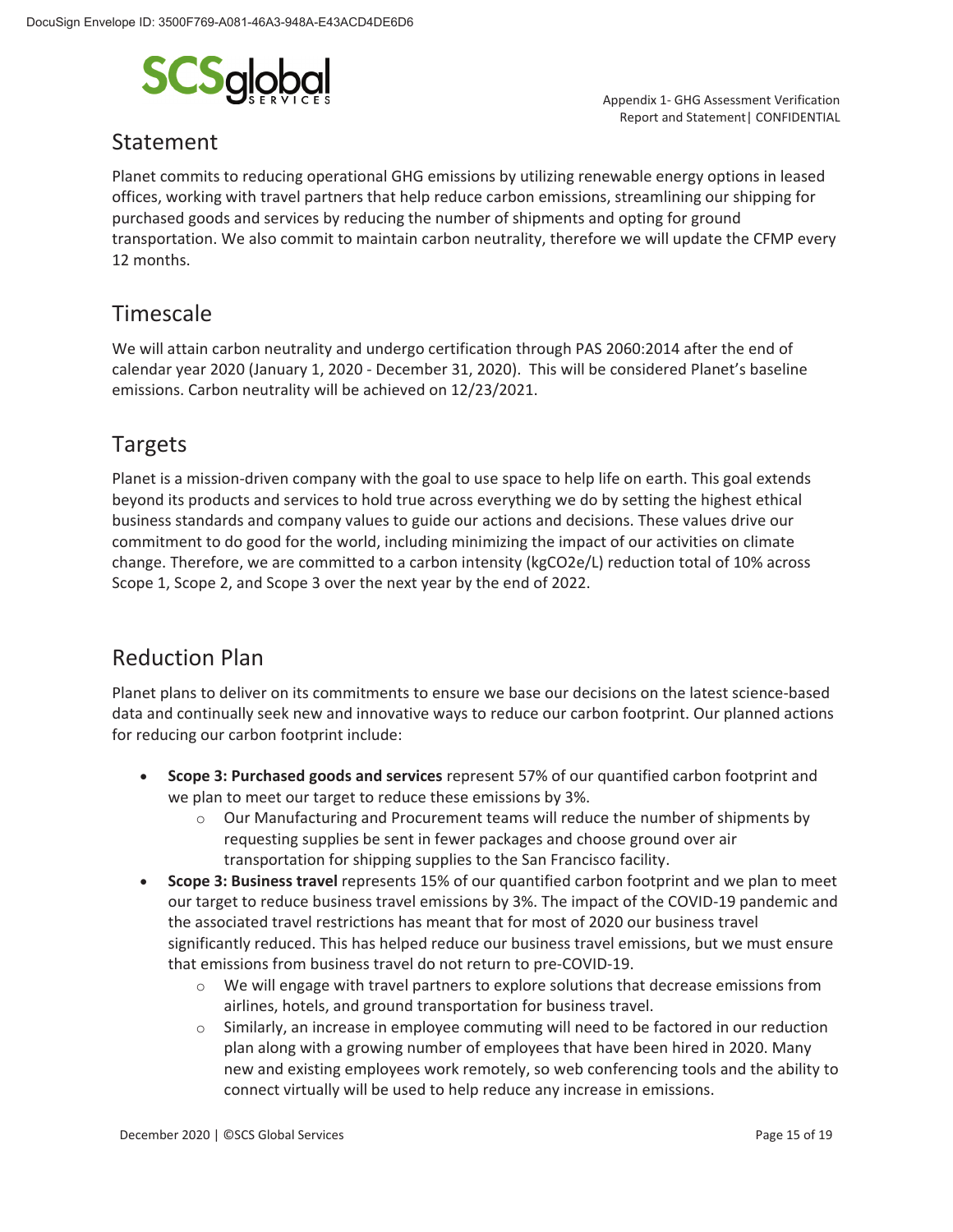

 Appendix 1- GHG Assessment Verification Report and Statement| CONFIDENTIAL

- $\circ$  The Berlin office is starting a task force to revise where they stand with sustainability efforts and will provide a report on the initial assessment to include a plan for social responsibility pertaining to IT procurement, such as replacing old laptops and monitors with those that are sustainability certified (e.g. EPEAT ecolabel) from hardware providers, such as Apple and Lenovo, and service providers, such as Google, committed to sustainability.
- x **Scope 2: Electricity usage** represents 10% of our total carbon footprint and is associated with electricity and heating we purchase for leased offices. Reducing these emissions requires collaboration from building management companies. We plan to meet our target to reduce electricity emissions by 4%.
	- o Our Workplace team will lead our reduction in emissions from energy use by working with building landlords to purchase the renewable energy option.

# Carbon Emissions Offsets

Planet's estimated quantity to offset in 2020 is 3482 MT CO2e. We will offset these emissions by pursuing forest carbon offset projects through Pachama as follows:

#### **Project #1**

**Project Title:** The NIHT Topaiyo REDD+ Project **ID Number:** 9629-113122928-113123327-VCS-VCU-466-VER-PG-14-2293-01062017-31122019-0 **Quantity:** 400 MT **Country:** Papua New Guinea **Project Type:** REDD+ Avoided Unplanned Deforestation **Project Standard:** Verified Carbon Standard (Verra) **Methodology Used:** The project is using methodology VM0009, the Methodology for Avoided Ecosystem Conversion v3.0. Additionally, the project has used the VCS Tool for the Demonstration of Additionality in VCS AFOLU Project Activities (VT0001) version 3.0 to assess the additionality of the project and to select the most likely baseline scenario. **Vintage:** 2017-2019 **Project documentation database link:** https://pachama.com/explorer/projects/topaiyo **Alignment with Planet selection criteria:** Avoided deforestation **Project #2 Project Title:** Brazil Nut Concessions

**ID Number:** 10571-229401397-229401646-VCS-VCU-263-VER-PE-14-868-01012015-31122016-0 **Quantity:** 250 MT **Country:** Peru **Project Type:** REDD+ Avoided Unplanned Deforestation **Project Standard:** Verified Carbon Standard (Verra) **Methodology Used:** REDD Methodology Modules, v1.1 (VM0007). It belongs to the AFOLU Sectorial Scope, was developed by "Avoided Deforestation Partners" and was approved by VCS on December 2010 **Vintage:** 2015-2016 **Project documentation database link:** https://pachama.com/explorer/projects/brazil-nuts

**Alignment with Planet selection criteria:** Prevents deforestation and protects biodiversity.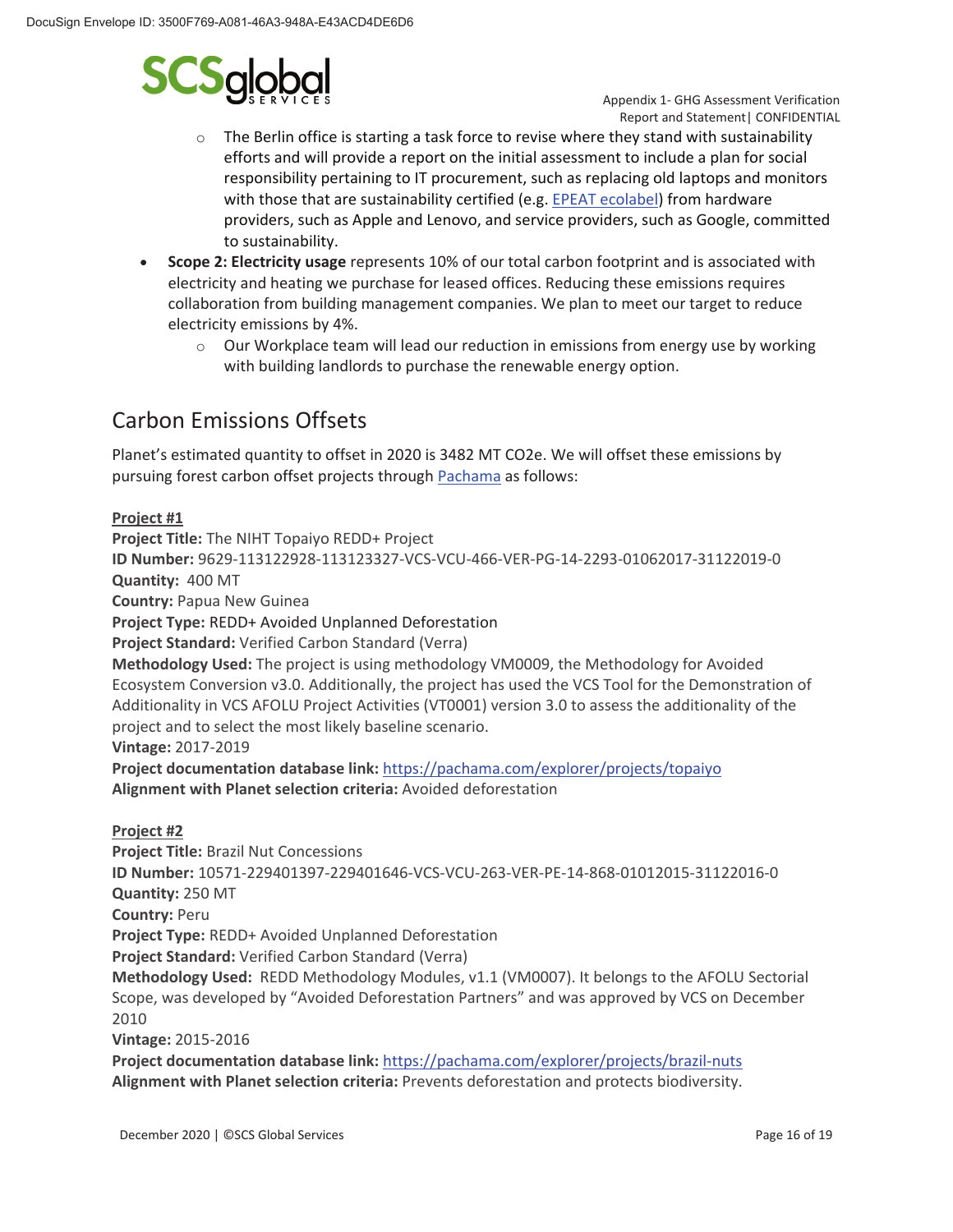

**Project #3 Project Title:** Agrocortex **ID Number:** 9342-81660899-81663730-VCS-VCU-262-VER-BR-14-1686-01012018-31122018-1 **Quantity:** 2,832 MT **Country:** Brazil **Project Type:** REDD+ Avoided Unplanned Deforestation **Project Standard:** Verified Carbon Standard (Verra) **Methodology Used:** Approved VCS Methodology VM0015: Methodology for Avoided Unplanned Deforestation, version 1.1, published on 03-December-2012. **Vintage:** 2018 **Project documentation database link:** https://pachama.com/explorer/projects/agrocortex **Alignment with Planet selection criteria:** Avoid deforestation.

**Partnering for Solutions -** Planet partners with NGOs, governments and other stakeholders to make relevant satellite monitoring data, products, and services available to local and international actors, for free, under a license that allows for widespread noncommercial use associated with sustainability and climate. We have a history of partnering to build such "digital public goods", having worked with partners, such as Vulcan and Arizona State University to build the Allen Coral Atlas, with the Gordon and Betty Moore Foundation to build the California Forest Observatory, and the Norwegian government to make vast quantities of data about the world's tropical forests widely available to combat deforestation. We are currently exploring a partnership with The Nature Conservancy and their engagement in blue carbon projects to provide additional data from Planet to influence the direction of blue carbon credits and their inclusion in REDD+ and international climate commitments.

**Partnering with Clients** - We work with government agencies, private sector companies and NGOs to deliver satellite data and products that are a key component of data-driven, sustainable solutions that help organizations measure climate risk and meet the Sustainable Development Goals. Planet's global, high frequency data has been instrumental in identifying potential food security risks and measuring the efficacy of sustainable agriculture, managing climate risks to aging energy grids and infrastructure, and designing policies that measure and verify sustainability efforts, such as for supporting the European Green Deal.

## Maintenance

Independent 3rd Party certification to PAS 2060 has been provided by SCS Global Services.

# **7. Conclusion**

Planet contracted SCS to certify its operations as carbon neutral in 2020 against the widely recognized PAS 2060 standard. As part of this process, SCS evaluated and verified Planet's GHG inventory related to Scope 1, 2 and 3 categories including *Purchased Goods and Services*, *Fuel and Energy Related Activities*, *Capital Goods, Waster Generation, Business Travel, Employee Commute and Downstream*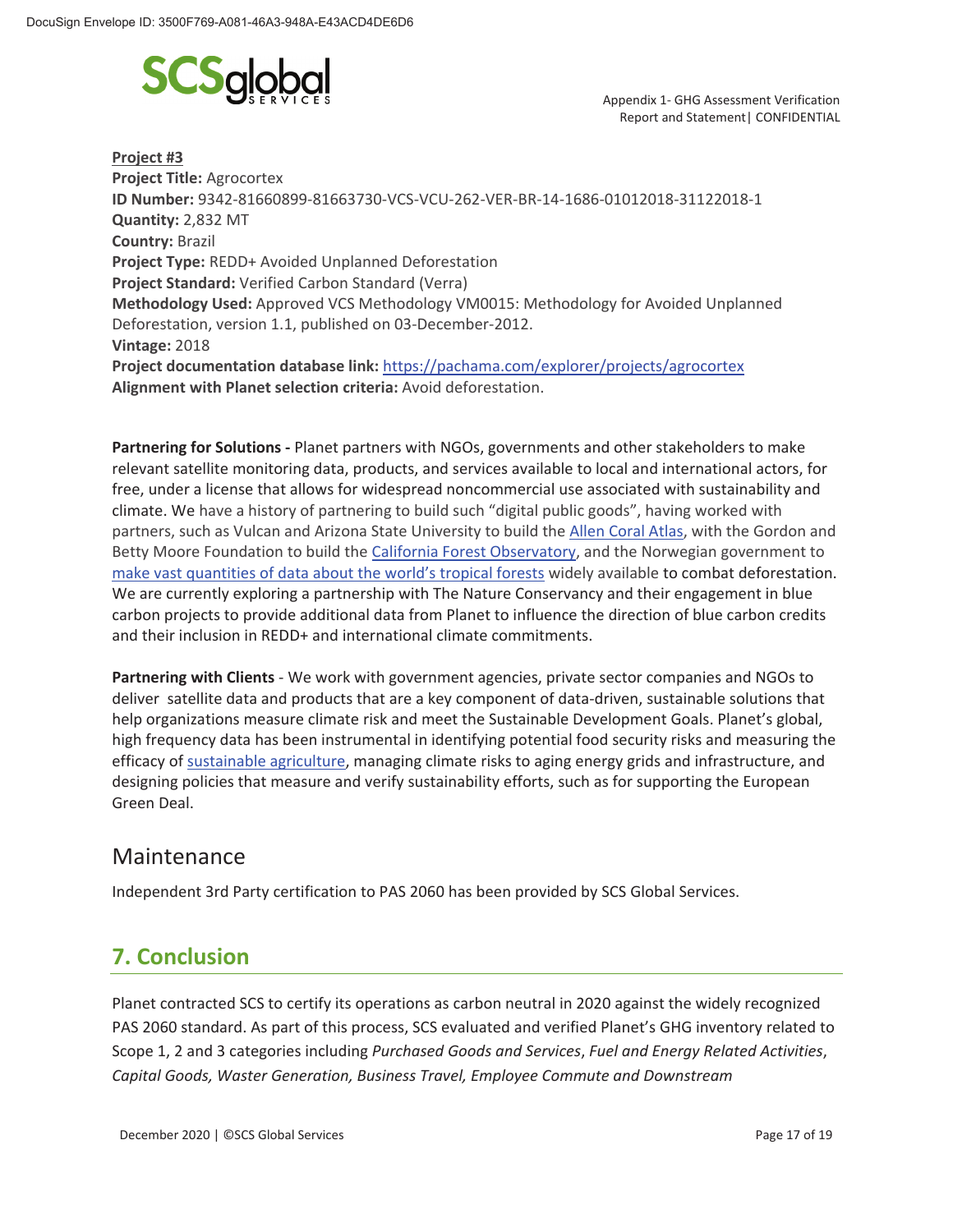

Report and Statement| CONFIDENTIAL

*Transportation and Distribution.* SCS completed this GHG Inventory evaluation and verification based on the requirements of the WRI standard.

SCS found that the main source category of GHGs for Planet Labs PBC is Scope 3 categories purchased goods and services, business travel, and scope 2: purchased electricity. The total 2020 GHG inventory for Planet Labs PBC is 3,482 metric tons CO<sub>2</sub>e. To achieve carbon neutrality, Planet purchased 3,482 tons of verified and retired carbon offsets.